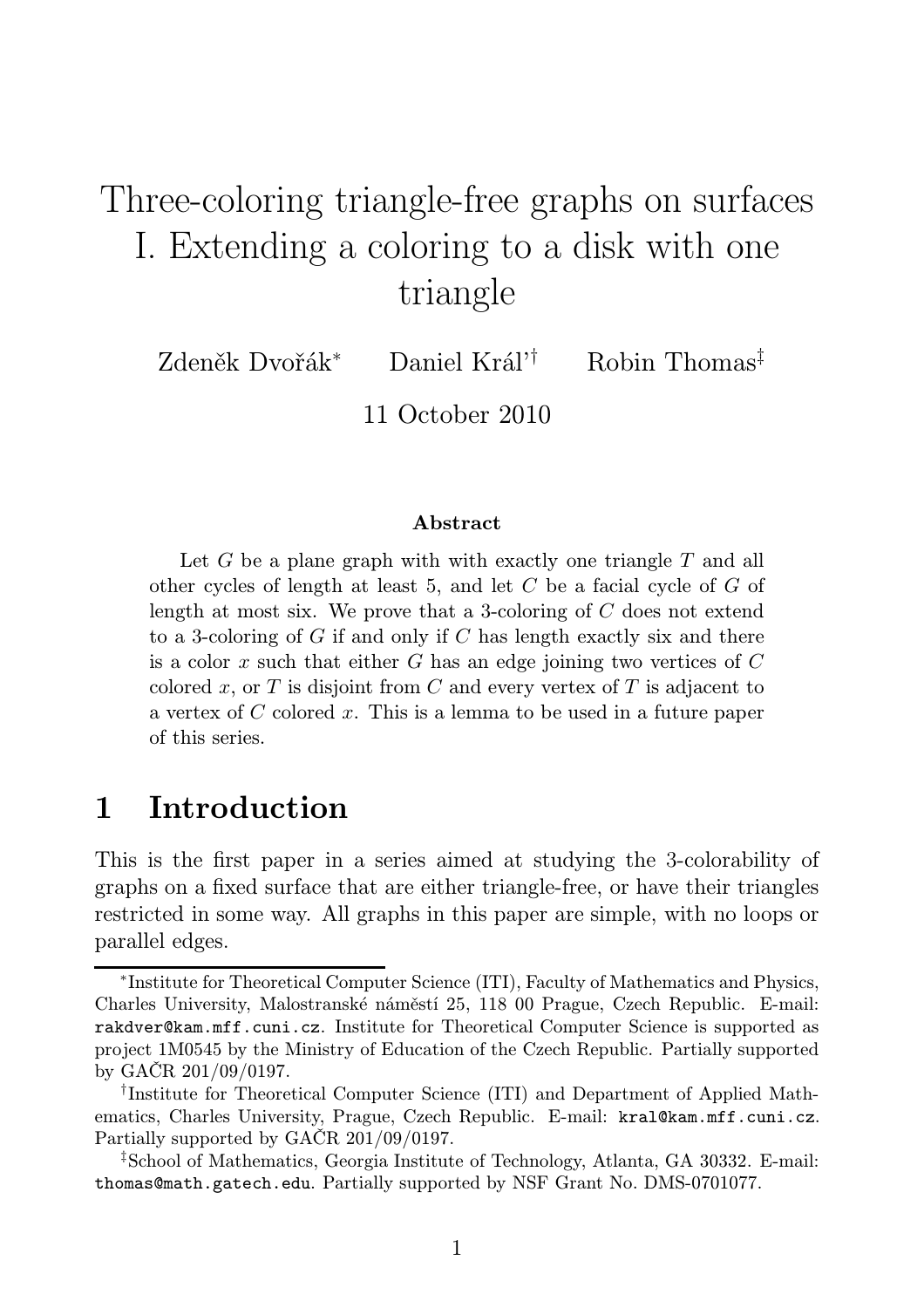The subject of coloring graphs on surfaces goes back to 1890 and the work of Heawood [20], who proved that if  $\Sigma$  is not the sphere, then every graph in  $\Sigma$  is t-colorable as long as  $t \geq H(\Sigma) := \lfloor (7 + \sqrt{24\gamma + 1})/2 \rfloor$ . Here and later  $γ$  is the Euler genus of Σ, defined as  $γ = 2g$  when  $Σ = S_g$ , the orientable surface of genus g, and  $\gamma = k$  when  $\Sigma = N_k$ , the non-orientable surface with  $k$  cross-caps. Incidentally, the assertion holds for the sphere as well, by the Four-Color Theorem [3, 4, 6, 23]. Ringel and Youngs (see [22]) proved that the bound is best possible for all surfaces except the Klein bottle, for which the correct bound is 6. Dirac [10] and Albertson and Hutchinson [2] improved Heawood's result by showing that every graph in  $\Sigma$  is actually  $(H(\Sigma) - 1)$ -colorable, unless it has a subgraph isomorphic to the complete graph on  $H(\Sigma)$  vertices.

For triangle-free graphs there does not seem to be a similarly nice formula, but Gimbel and Thomassen [16] gave very good bounds: they proved that the maximum chromatic number of a triangle-free graph drawn in a surface of Euler genus  $\gamma$  is at least  $c_1\gamma^{1/3}/\log\gamma$  and at most  $c_2(\gamma/\log\gamma)^{1/3}$  for some absolute constants  $c_1$  and  $c_2$ .

In this series we adopt a more modern approach to coloring graphs on surfaces, following the seminal work of Thomassen [25, 28, 30]. The basic premise is that while Heawood's formula is best possible for all surfaces except the Klein bottle, only relatively few graphs attain the bound or even come close. To make this assertion more precise let us recall that a graph G is called k-*critical*, where  $k \geq 1$  is an integer, if every proper subgraph of G is  $(k-1)$ -colorable, but G itself is not. It follows easily from Euler's formula that if  $\Sigma$  is a fixed surface, and G is a sufficiently big graph drawn in  $\Sigma$ , then G has a vertex of degree at most six. It follows that for every  $k \geq 8$  the graph  $G$  is not k-critical, and hence there are only finitely many k-critical graphs that can be drawn in  $\Sigma$ . It is not too hard to extend this result to  $k = 7$ . In fact, it can be extended to  $k = 6$  by the following deep theorem of Thomassen [28].

**Theorem 1.** For every surface  $\Sigma$  there are only finitely many 6-critical *graphs that can be drawn in*  $\Sigma$ .

The lists of 6-critical graphs are explicitly known for the projective plane [2], the torus [25] and the Klein bottle [9, 21]. An immediate consequence is that for every surface  $\Sigma$  there is a polynomial-time (in fact, linear-time) algorithm to test whether an input graph drawn in  $\Sigma$  is 5-colorable. Theorem 1 does not hold for 5-critical graphs, because of an elegant construction of Fisk [14]. For 3-colorability an algorithm as above does not exist, unless  $P = NP$ , because testing 3-colorability is NP-hard even for planar graphs [15]. It is an open problem whether there is an algorithm for testing 4-colorability of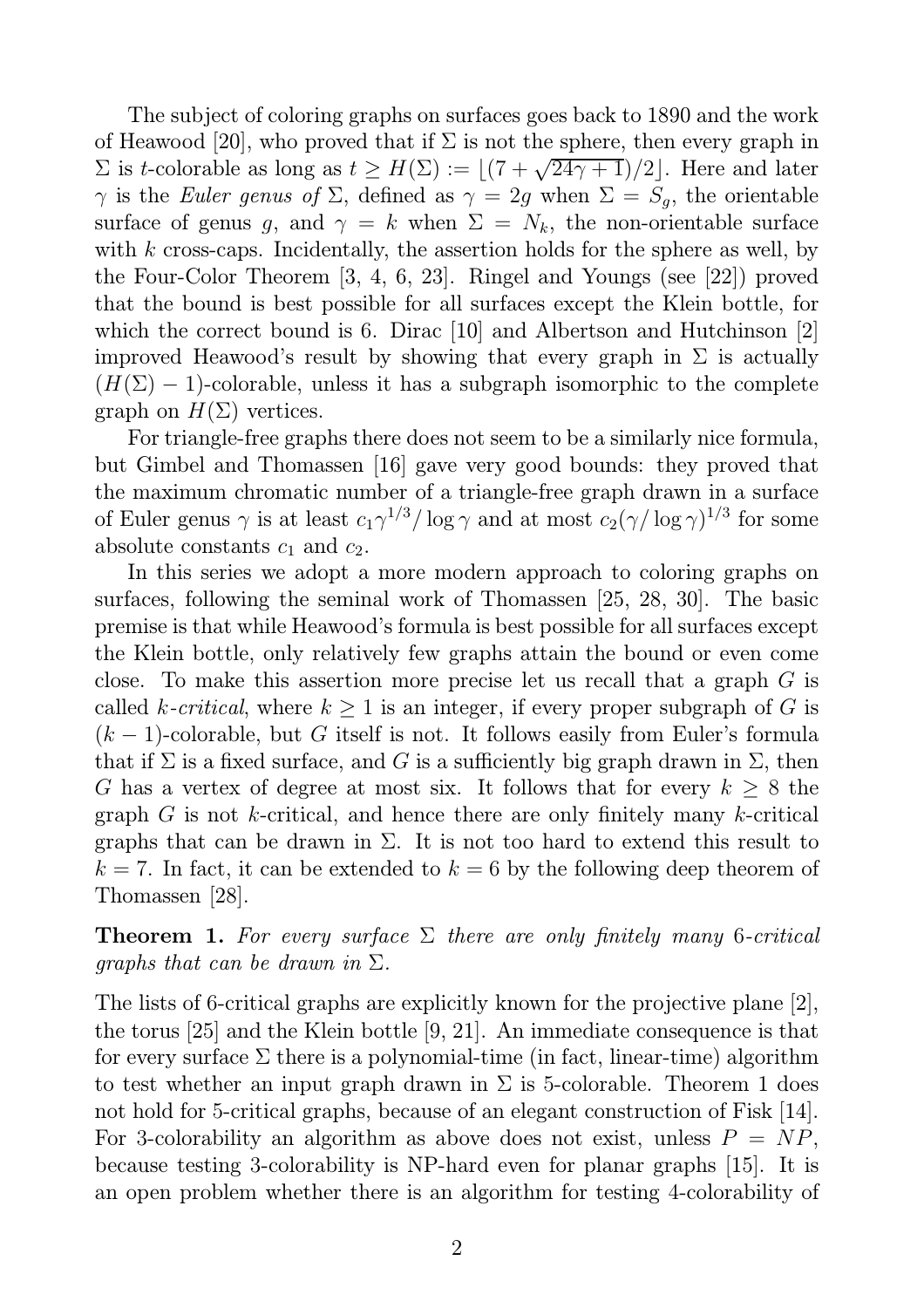graphs in  $\Sigma$  when  $\Sigma$  is a fixed non-planar surface. The techniques currently available do not give much hope for a positive resolution in the near future.

How about triangle-free graphs? Similarly as above, if  $G$  is a sufficiently large triangle-free graph in a fixed surface  $\Sigma$ , then G has a vertex of degree at most four. Thus G is not 6-critical, and the argument can be strengthened to show that G is not 5-critical. Thus for a fixed integer  $k \geq 4$  testing kcolorability of triangle-free graphs drawn in a fixed surface can be done in linear time, as before. That brings us to testing 3-colorability of triangle-free graphs in a fixed surface, the subject of this series of papers. The question has been raised by Gimbel and Thomassen [16] and we resolve it later in this series, after we develop some necessary theory.

Historically the first result in this direction is the following classical theorem of Grötzsch [17].

### Theorem 2. Every triangle-free planar graph is 3-colorable.

Thomassen [26, 27, 29] found three reasonably simple proofs, and extended Theorem 2 to other surfaces.

Recently, two of us, in joint work with Kawarabayashi [11] were able to design a linear-time algorithm to 3-color triangle-free planar graphs, and as a by-product found perhaps a yet simpler proof of Theorem 2. The statement of Theorem 2 cannot be extended to any surface other than the sphere. In fact, for every non-planar surface  $\Sigma$  there are infinitely many 4-critical graphs that can be drawn in  $\Sigma$ . For instance, the graphs obtained from an odd cycle of length five or more by applying Mycielski's construction [7, Section 8.5] have that property. Thus an algorithm for testing 3-colorability of trianglefree graphs on a fixed surface will have to involve more than just testing the presence of finitely many obstructions.

The situation is different for graphs of girth at least five by another deep theorem of Thomassen [30], the following.

**Theorem 3.** For every surface  $\Sigma$  there are only finitely many 4-critical graphs of girth at least five that can be drawn in  $\Sigma$ .

Thus the 3-colorability problem on a fixed surface has a polynomial-time algorithm for graphs of girth at least five, but the presence of cycles of length four complicates matters. Let us remark that there are no 4-critical graphs of girth at least five on the projective plane and the torus [26] and on the Klein bottle [24].

The only non-planar surface for which the 3-colorability problem for triangle-free graphs is fully characterized is the projective plane. Building on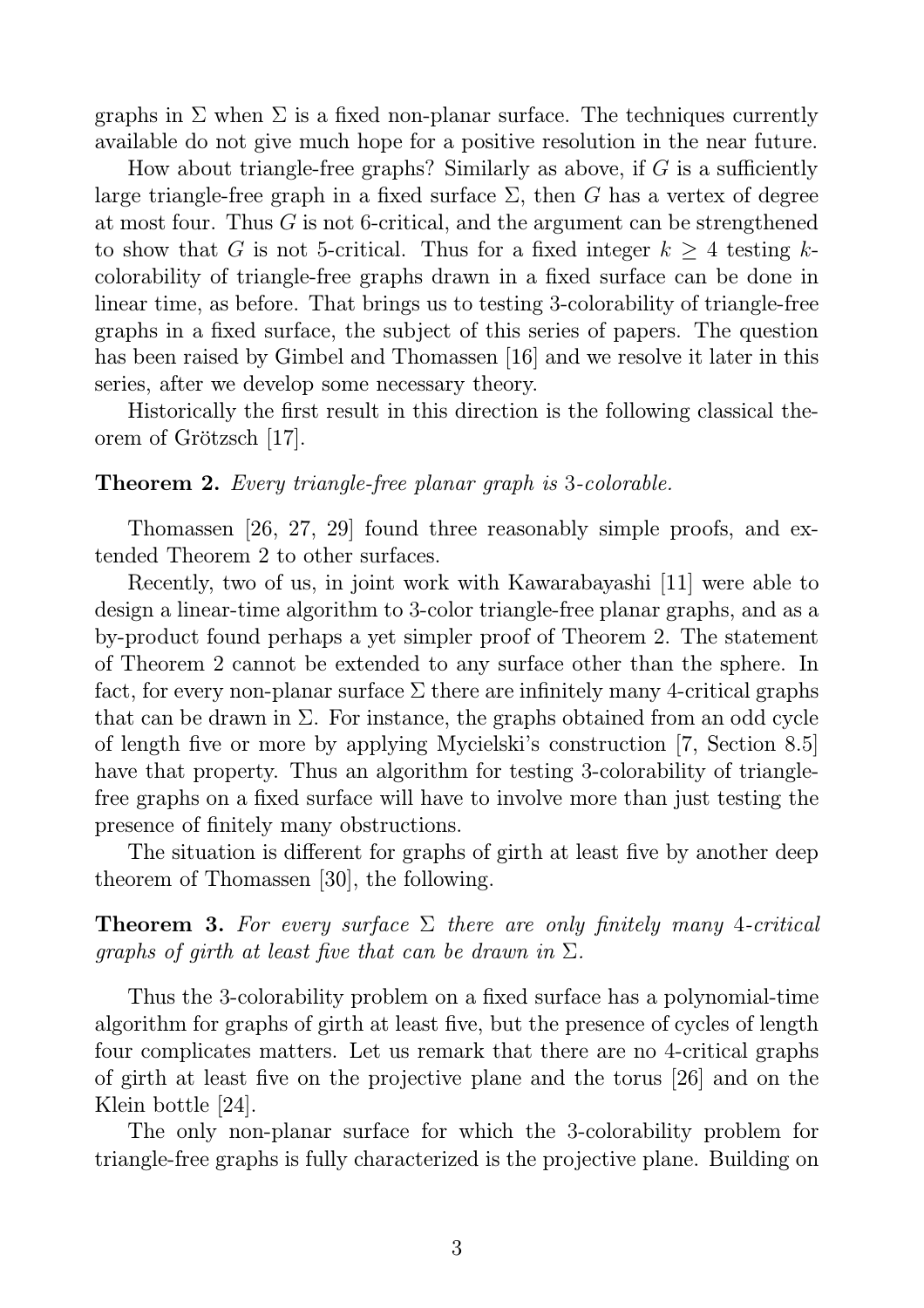earlier work of Youngs [34], Gimbel and Thomassen [16] obtained the following elegant characterization. A graph drawn in a surface is a quadrangulation if every face is bounded by a cycle of length four.

Theorem 4. A triangle-free graph drawn in the projective plane is 3-colorable if and only if it has no subgraph isomorphic to a non-bipartite quadrangulation of the projective plane.

For other surfaces there does not seem to be a similarly nice characterization, but in a later paper of this series we will present a polynomial-time algorithm to decide whether a triangle-free graph in a fixed surface is 3-colorable. The algorithms naturally breaks into two steps. The first is when the graph is a quadrangulation, except perhaps for a bounded number of larger faces of bounded size, which will be allowed to be precolored. In this case there is a simple topological obstruction to the existence of a coloring extension based on the so-called "winding number" of the precoloring. Conversely, if the obstruction is not present and the graph is highly "locally planar", then we can show that the precoloring can be extended to a 3-coloring of the entire graph. This can be exploited to design a polynomial-time algorithm. With additional effort the algorithm can be made to run in linear time.

The second step covers the remaining case, when the graph has either many faces of size at least five, or one large face, and the same holds for every subgraph. In that case we show that the graph is 3-colorable. That is a consequence of the following theorem, which will form the cornerstone of this series.

**Theorem 5.** There exists an absolute constant K with the following property. Let G be a graph drawn in a surface  $\Sigma$  of Euler genus  $\gamma$  with no separating cycles of length at most four, and let t be the number triangles in G. If G is 4-critical, then  $\sum |f| \leq K(t + \gamma)$ , where the summation is over all faces f of G of length at least five.

If G has girth at least five, then  $t = 0$  and every face has length at least five. Thus Theorem 5 implies Theorem 3, and, in fact, improves the bound given by the proof of Theorem 3 in [30]. The fact that our bound in Theorem 5 is linear in the number of triangles is needed in our solution of a problem of Havel [19], as follows.

**Theorem 6.** There exists an absolute constant d such that if G is a planar graph and every two distinct triangles in G are at distance at least d, then G is 3-colorable.

In this paper we confine ourselves to proving a lemma that will be needed in a later paper of the series, the following. The two outcomes are illustrated in Figure 1.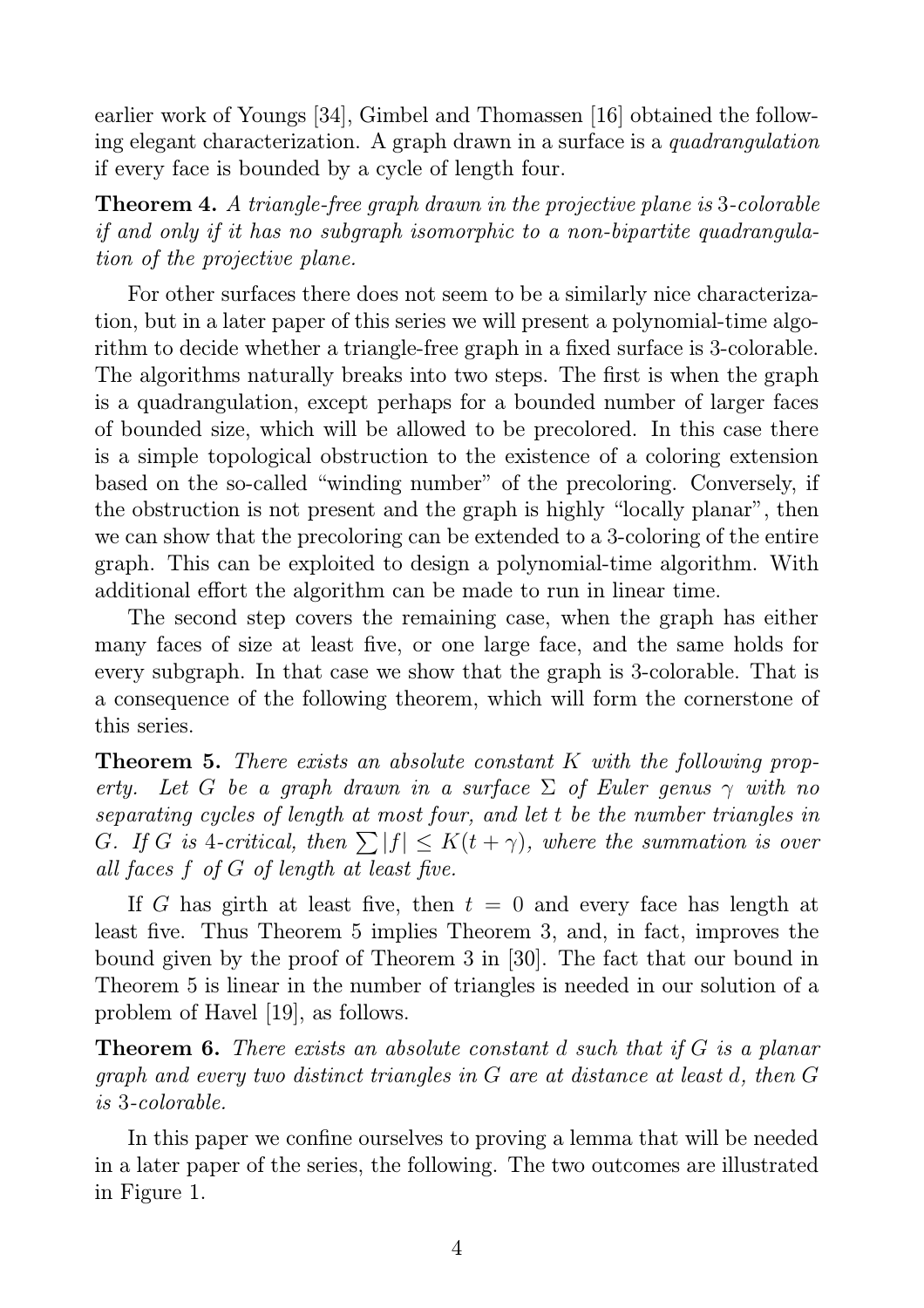

Figure 1: Critical graphs with a precolored 6-cycle and one triangle.

**Theorem 7.** Let G be a plane graph with a facial cycle R of length at most six, let T be a triangle in G, and assume that every cycle in G other than T and R has length at least five. Let  $\phi$  be a 3-coloring of R that does not extend to a 3-coloring of G. Then C has length exactly six and either

- (a)  $\phi(u) = \phi(v)$  for two distinct vertices  $u, v \in V(C)$  that are adjacent in G, or
- (b)  $\phi(u_1) = \phi(u_2) = \phi(u_3)$  for three pairwise distinct vertices  $u_1, u_2, u_3 \in$  $V(C)$ , where each  $u_i$  is adjacent to a different vertex of  $T$ .

Finally, let us mention a related interesting conjecture due to Steinberg [31], who conjectured that every planar graph without 4- and 5-cycles is 3-colorable. This conjecture is still open. Currently the best result of Borodin, Glebov, Montassier and Raspaud [8] shows that excluding cycles of lengths 4, 5 and 7 suffices to guarantee 3-colorability. (A proof of the same result by Xu [33] is disputed in [8].)

# 2 Auxiliary results

In this short section we present several results that will be needed later. Let G be a graph, and let R be a subgraph of G. We say that G is R-critical if  $G \neq R$  and for every proper subgraph G' of G that includes R as a subgraph there exists a 3-coloring of  $R$  that extends to a 3-coloring of  $G'$ , but not to one of G. Theorem 2 admits the following strengthening.

**Theorem 8.** There is no R-critical triangle-free plane graph  $G$ , where  $R$  is a cycle in G of length at most five.

This result was later strengthened in several ways. Gimbel and Thomassen [16] extended this to cycles of length six: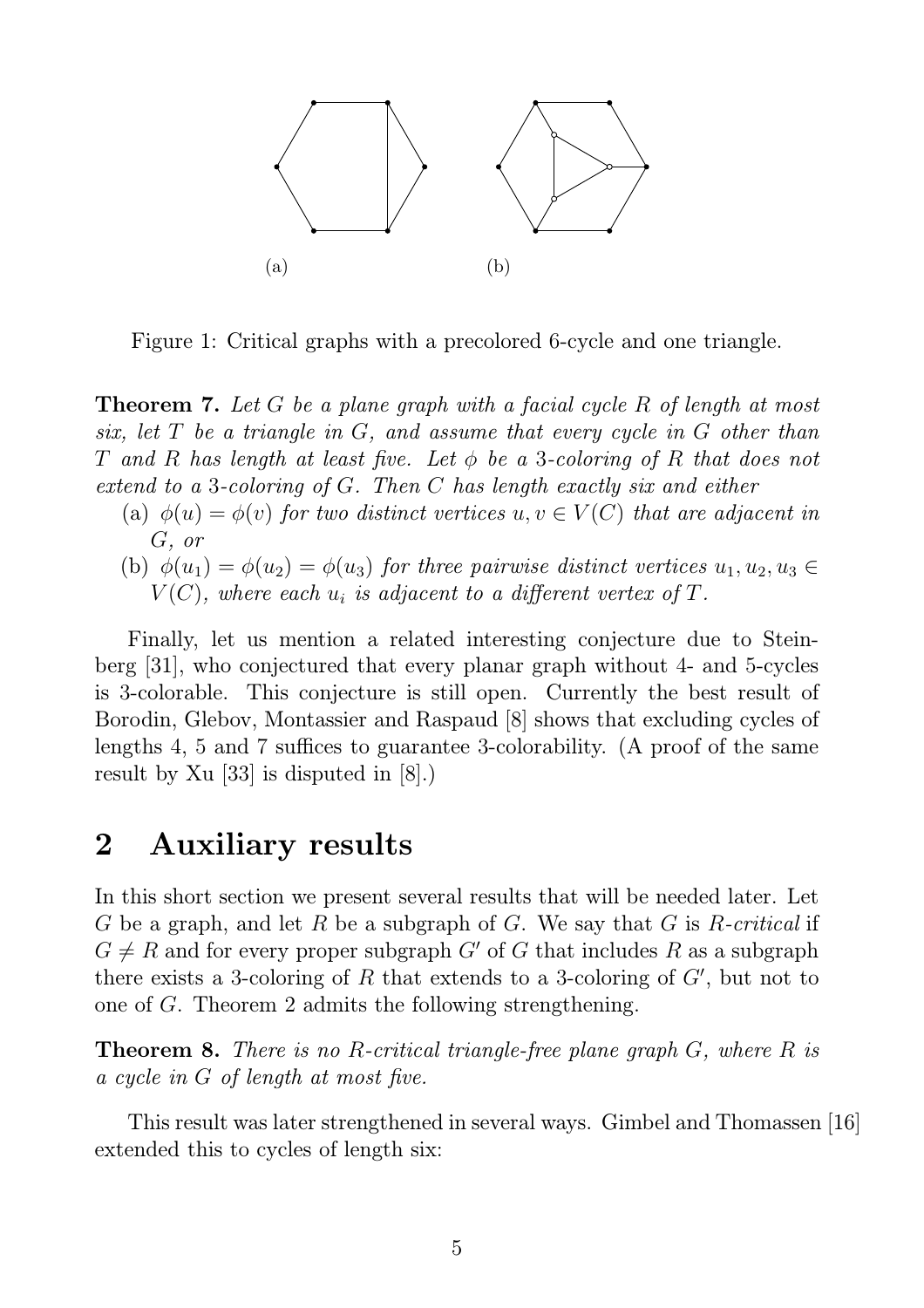Theorem 9. Let G be a plane triangle-free graph with a facial cycle R of length six. If G is R-critical, then all faces of G distinct from R have length four.

For graphs of girth at least five the above results can be strengthened, as shown by Thomassen [30] and Walls [32].

**Theorem 10.** Let H be a plane graph of girth at least five, and let C be a facial cycle in H of length  $k \leq 11$ . If H is C-critical, then

- (a)  $k \geq 8$ ,  $V(H) = V(C)$  and C is not induced, or
- (b)  $k \geq 9$ ,  $H V(C)$  is a tree with at most  $k 8$  vertices, and every vertex of  $V(H) - V(C)$  has degree three in G, or
- (c)  $k \geq 10$  and  $H V(C)$  is a connected graph with at most  $k 5$  vertices containing exactly one cycle, and the length of this cycle is five. Furthermore, every vertex of  $V(H) - V(C)$  has degree three in H.

**Proof.** Since H is C-critical, there exists a 3-coloring of C that does not extend to a 3-coloring of G. By [30, Theorem 2.5] or [32, Theorem 3.0.2] there exists a subgraph  $H'$  of  $H$  such that  $C$  is a subgraph of  $H'$  and  $H'$  satisfies one of (a)–(c). We claim that  $H = H'$ . Indeed, otherwise the C-criticality of H implies that there exists a 3-coloring of  $C$  that does not extend to a 3-coloring of H, but extends to a 3-coloring  $\phi$  of H'. By applying [30, Theorem 2.5] or [32, Theorem 3.0.2] to every face of H' we deduce that  $\phi$  extends to every face of  $H'$ , and hence extends to a 3-coloring of  $H$ , a contradiction. П

We will need a version of Theorem 8 that allows the existence of a triangle. Such a result was attempted by Grünbaum [18], but his proof is not correct. A correct proof was found by Aksionov [1]. The result of Aksionov together with Theorem 9 gives the following characterization of critical graphs with a triangle and a precolored face of length at most five.

**Theorem 11.** Let G be a plane graph with a facial cycle R of length at most five and at most one triangle T distinct from R. If G is R-critical, then R has length exactly five, T shares at least one edge with R and all faces of G distinct from T and R have length exactly four.

# 3 Graphs with one triangle

To prove Theorem 7 we prove, for the sake of the inductive argument, the following slightly more general result. Theorem 7 will be an immediate corollary.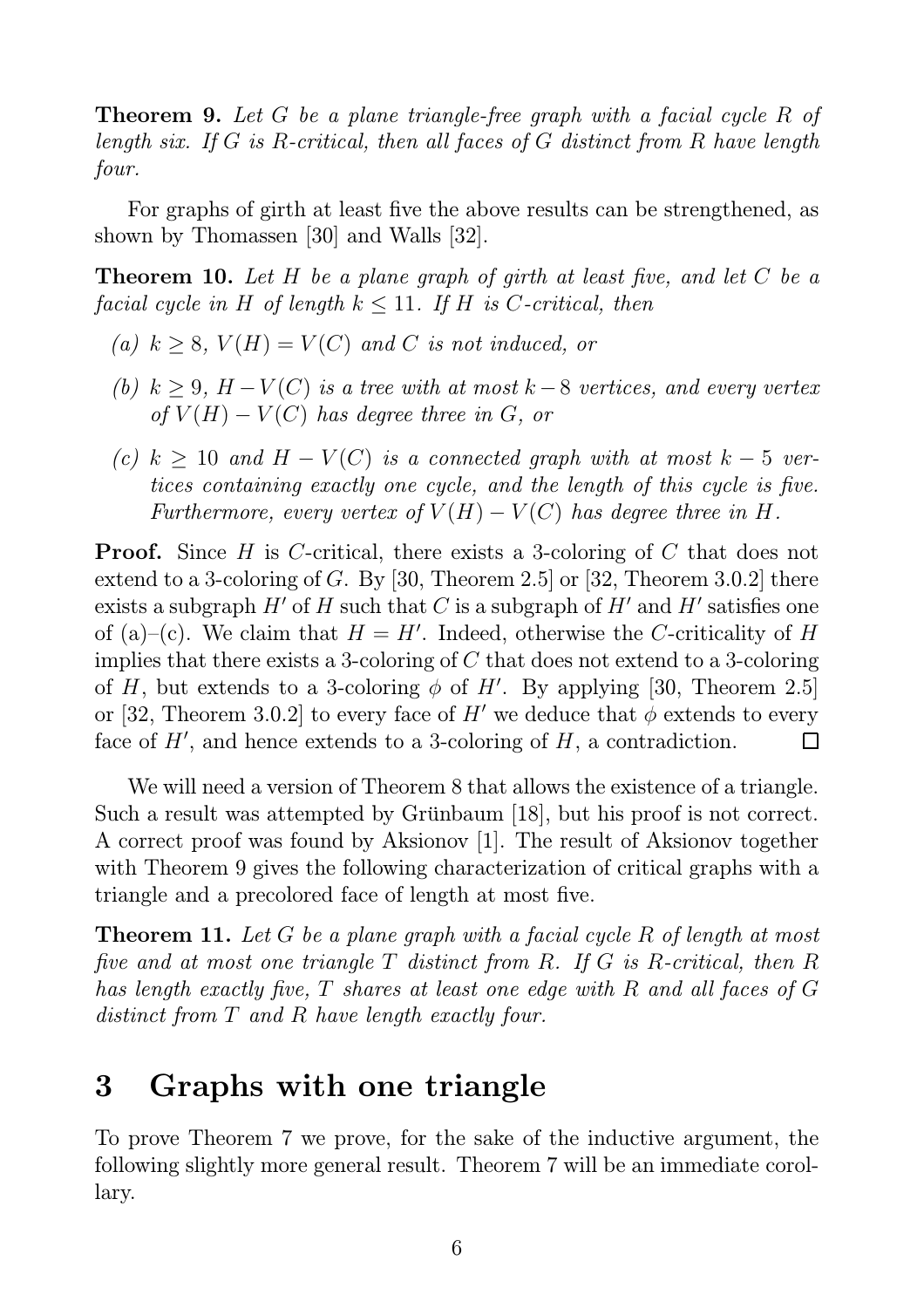**Theorem 12.** Let G be a plane graph with outer cycle R of length at most six and assume that

(\*) there exists a face  $f_0$  of G such that every cycle in G of length at most four bounds a closed disk containing  $f_0$ .

If G is R-critical, then R has length exactly six and G is isomorphic to one of the graphs depicted in Figure 1.

**Proof.** Let G be as stated, and suppose for a contradiction that it is not isomorphic to either of the two graphs depicted in Figure 1. By Theorems 8 and 9 the graph G has a triangle T. We may assume that G is minimal in the sense that the theorem holds for every graph with fewer vertices. A vertex  $v \in V(G) - V(R)$  will be called *internal*. The R-criticality of G implies that

(1) every internal vertex of G has degree at least three.

If C is a cycle in G, then by  $\text{ins}(C)$  we denote the subgraph of G consisting of all vertices and edges drawn in the closed disk bounded by C.

(2) For every cycle C in G that does not bound a face,  $ins(C)$  is a C-critical graph.

To prove (2) let C be as stated, let G' be obtained from G by deleting every vertex and edge of G drawn in the open disk bounded by C, and let J be a proper subgraph of ins(C) that includes C. Then some 3-coloring of R extends to a 3-coloring  $\phi$  of  $G' \cup J$ , but does not extend to a 3-coloring of G. It follows that the restriction of  $\phi$  to C extends to J, but not to ins(C), as desired. This proves (2).

It follows from (∗), (2) and Theorem 11 that

 $(3)$  T is the only cycle in G of length at most four.

Next we constrain cycles in  $G$  of length at most seven:

(4) Let  $C \neq R$  be a cycle in G of length at most seven that does not bound a face. Then C has length at least six, and the closed disk bounded by C includes T.

To prove (4) let C be as stated. By the minimality of G and (2) we deduce that  $C$  has length at least six. If  $T$  is not contained in the closed disk  $\Delta$  bounded by C, then (\*) implies that ins(C) has girth at least five, contrary to (2) and Theorem 10. Thus T is contained in  $\Delta$ , and (4) follows.

It follows that T bounds the face  $f_0$ . The same argument implies the following two claims. To prove the second one, Theorem 10 is applied to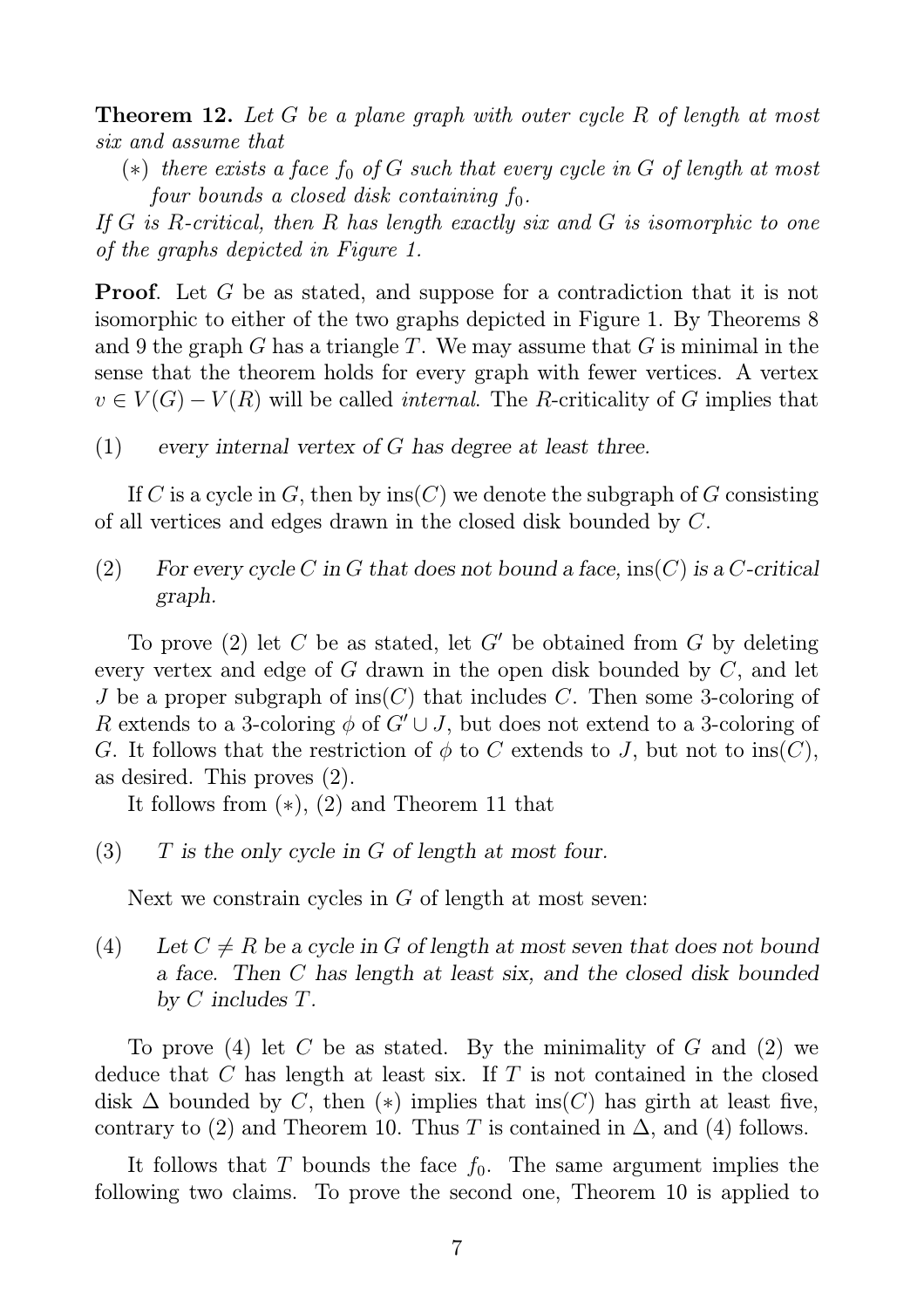a graph obtained from  $G$  by splitting repeated vertices of  $C$  so that  $C$  will become a cycle in the new graph.

- (5) Let  $C \neq R$  be a cycle in G of length six that does not bound a face. Then  $\text{ins}(C)$  is isomorphic to one of the graphs depicted in Figure 1.
- (6) Let  $C \neq R$  be a closed walk in G of length  $k \leq 11$  bounding an open disk  $\Delta$  disjoint from T, and let H be the subgraph of G consisting of vertices and edges drawn in the closure of  $\Delta$ . Then H satisfies the conclusion of Theorem 10.

From (3) and Theorem 11 it follows that

 $(7)$  R has length six,

and since every cycle of length at most five bounds a face by (4) we deduce that

(8) the graph G has no subgraph H with outer face R such that H is isomorphic to either of the two graphs depicted in Figure 1; in particular, R is induced.

Next we claim that

(9) every internal vertex has at most one neighbor in  $V(R)$ .

To prove (9) suppose for a contradiction that an internal vertex  $v_2$  has two neighbors  $v_1, v_3 \in V(R)$ . Let P denote the path  $v_1v_2v_3$ , and let  $R, C_1, C_2$ be the three cycles of  $R \cup P$ . By (3) either one of  $C_1, C_2$  is T and the other has length seven, or  $C_1, C_2$  both have length five. In either case it follows from (4) that  $C_1, C_2$  both bound faces of G, and hence  $v_2$  has degree two, contrary to  $(1)$ . This proves  $(9)$ .

### $(10)$  The cycle T is disjoint from R.

To prove (10) suppose for a contradiction that  $v \in V(T) \cap V(R)$ . By (8) and (9) v is the only vertex of  $T \cap R$ . The graph  $T \cup R$  has a face bounded by a walk C of length nine. By (6) at least one of the vertices of  $V(T)\setminus V(R)$ has degree two, contrary to  $(1)$ . This proves  $(10)$ .

Let us fix an orientation of the plane, and let  $T = t_1t_2t_3$  and  $R = r_1r_2...r_6$ be numbered in clockwise cyclic order according to the drawing of G.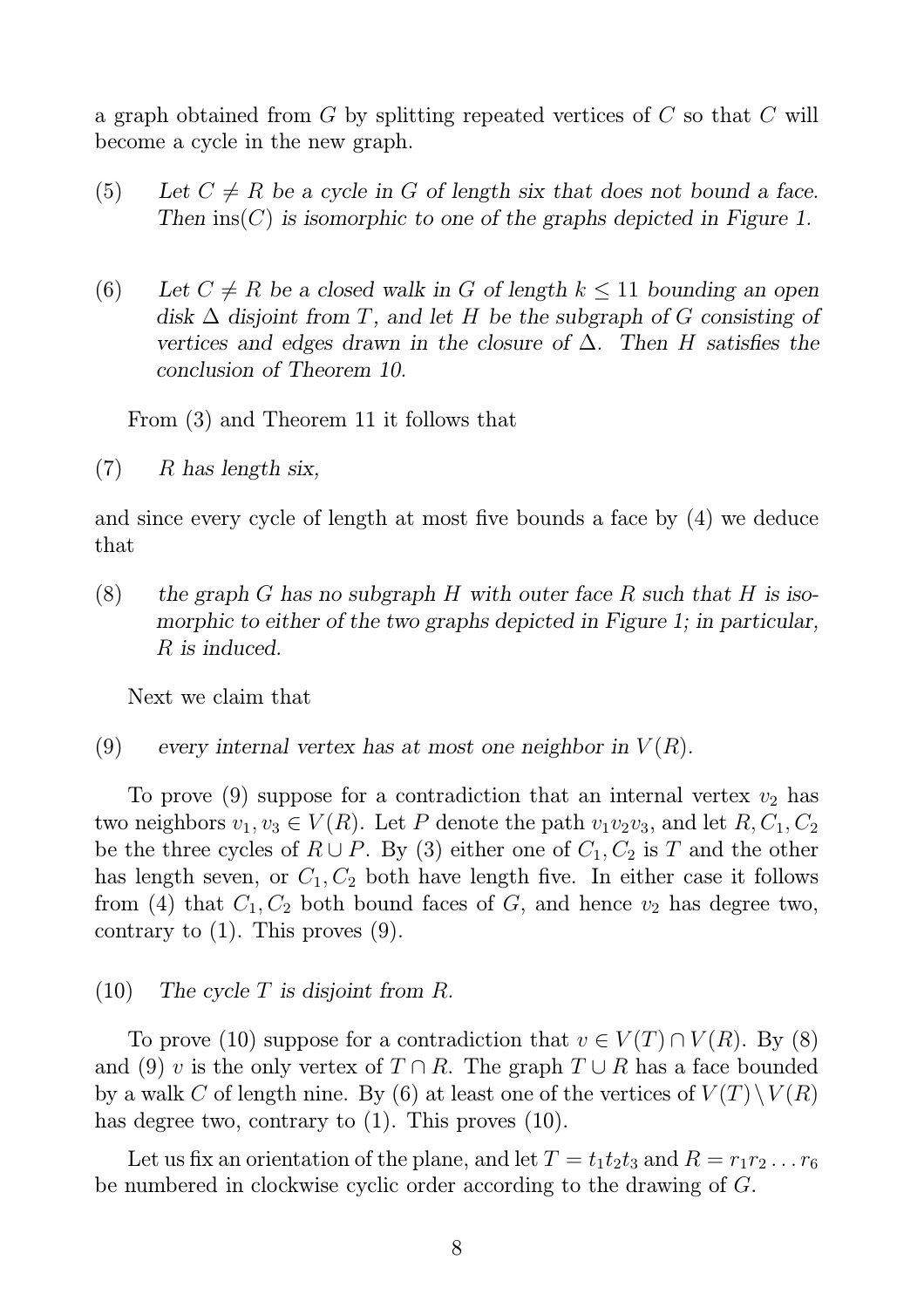#### $(11)$  G has at most one edge joining T to R.

To prove (11) suppose that say  $t_1r_1, t_2r_i \in E(G)$  for some  $i \in \{1, \ldots, 6\}.$ By (3) we have  $3 \le i \le 5$ . Let  $C_2 = r_1 t_1 t_3 t_2 r_i r_{i+1} \ldots r_6$ . As  $t_3$  has degree at least three,  $C_2$  does not bound a face; thus  $C_2$  has length at least eight by (4), and we conclude that  $i = 3$ . Thus  $C_2$  has length exactly eight, and hence by (6) ins $(C_2)$  consists of  $C_2$  and at most one chord. Since  $t_3$  has degree at least three, this chord exists and joins  $t_3$  with  $r_5$ , and hence G has a subgraph isomorphic to the graph depicted in Figure 1(b), contrary to (8). This proves (11).

# (12) G does not contain a 5-face incident only with internal vertices of degree three.

To prove  $(12)$  suppose for a contradiction that G contains such a 5-face  $C = v_1v_2v_3v_4v_5$ . For  $1 \leq i \leq 5$ , let  $x_i$  be the neighbor of  $v_i$  not belonging to C (each  $v_i$  has such a neighbor, because T and C bound faces by and each vertex of C has degree three). Since T is disjoint from R by  $(10)$  and  $G$  contains no 4-cycles by  $(3)$ , it follows that at most three of the vertices  $x_1, \ldots, x_5$  belong to R. Without loss of generality we may assume that  $x_1$  is internal. Note also that  $x_1 \notin \{x_3, x_4\}$ , as G does not contain a 4-cycle. By the symmetry between  $x_3$  and  $x_4$  we may assume that if  $x_3$  is adjacent to a vertex of R, then so is  $x_4$ . Let G' be the graph obtained from  $G - V(C)$ by adding the edge  $x_1x_3$ . Observe that every 3-coloring of G' extends to a 3-coloring of  $G$ : given a 3-coloring of  $G'$ , every vertex in  $C$  has a list of two available colors, and the lists of  $v_1$  and  $v_3$  are different.

Our next objective is to show that G' satisfies (\*). To that end let  $K' \neq T$ be a cycle in G' of length at most four. Then K' includes the edge  $x_1x_3$  by (3). Consider the cycle K in G obtained from K' by replacing the edge  $x_1x_3$  by the path  $P = x_1v_1v_2v_3x_3$ . Note that K has length at most seven, and that it does not bound a face (since one face of K includes the vertex  $x_2$  and the other face includes  $v_5$ ). Thus by (4) T is a subgraph of ins(K). We conclude that  $G'$  satisfies  $(*),$  as desired.

Let  $G''$  be a minimal subgraph of  $G'$  such that R is a subgraph of  $G''$ and every 3-coloring of R that extends to a 3-coloring of  $G''$  extends to a 3-coloring of G'. Then  $G'' \neq R$ , for otherwise every 3-coloring of R extends to a 3-coloring of  $G''$ , and hence to a 3-coloring of  $G'$ , and therefore to one of G, contrary to the R-criticality of G. We conclude that  $G''$  is R-critical. The minimality of  $G$  implies that  $G''$  is isomorphic to one of the graphs depicted in Figure 1. But R is an induced subgraph of G by  $(8)$  and  $x_1$  is internal, and hence  $G''$  is isomorphic to the graph of Figure 1(b). Let  $L'$  be the triangle of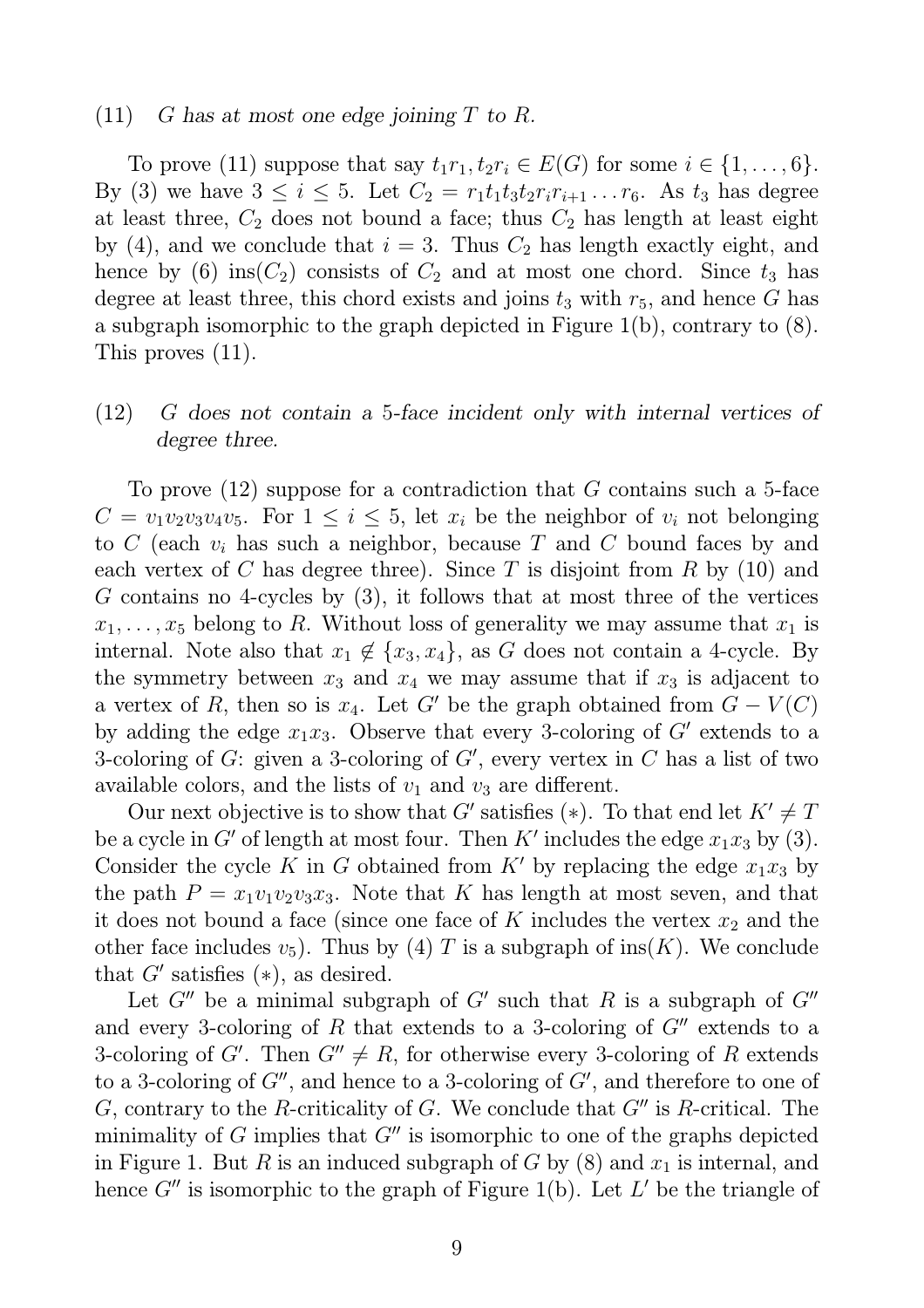

Figure 2: A configuration obtained in the proof of (12).

 $G''$ . By (11) we have  $L' \neq T$ , and hence  $x_1x_3$  is an edge of L'. Let t be the third vertex of L'. We may assume that  $x_1$  is adjacent to  $r_1$ ,  $x_3$  is adjacent to  $r_3$  and t is adjacent to  $r_5$ , where the adjacencies take place in  $G, G'$  and  $G''$ . Let D' be the face boundary of the 5-face of  $G''$  incident with the edge  $x_1x_3$ , and let D be the 8-cycle of G obtained from D' by replacing the edge  $x_1x_3$  by the path P (see Figure 2). Let L be the 6-cycle in G obtained from L' by replacing the edge  $x_1x_3$  by the path P. By (4) T lies in the closed disk bounded by L, and since t is adjacent to  $r_5$  it follows that ins(D) includes no cycle of length at most four. By (6) no vertex of G lies in the open disk bounded by D, and hence  $v_4$  and  $v_5$  lie in the open disk bounded by L. Since G has no 4-cycles we deduce that  $x_4 \notin \{x_1, t\}$ , and  $x_3 \neq x_4$ , for otherwise  $T = x_3v_4v_3$  and the cycle  $x_3tx_1v_1v_5v_4$  includes the edge  $v_5x_5$  in its inside but not T, contrary to (4). Since  $x_3$  is adjacent to  $r_3$ , the choice of  $x_3$  implies that  $x_4$  is adjacent to a vertex of R, contrary to the planarity of G. This proves (12).

### (13) The distance between R and T is at least two.

To prove  $(13)$  suppose for a contradiction that the distance between R and  $T$  is at most one. Then it is exactly one by  $(10)$ , and so we may assume that say  $t_1r_1 \in E(G)$ . Let C be the closed walk in G of length 11 obtained by traversing  $R \cup T$  and the edge  $t_1r_1$  twice, and let H be the subgraph of G consisting of all vertices and edges of G drawn in the closure of open disk bounded by C. By  $(6)$  the graph H satisfies  $(a)$ ,  $(b)$  or  $(c)$  of Theorem 10. If it satisfies (a), then by (1) applied to  $t_2$  and  $t_3$  the graph H consists of  $R\cup T$ and two edges, one incident with  $t_2$  and the other with  $t_3$ . It follows that the graph of Figure 1(b) is isomorphic to a subgraph of  $G$ , contrary to  $(8)$ . If H satisfies (b), then  $H - V(C)$  is a tree X with at most three vertices, each of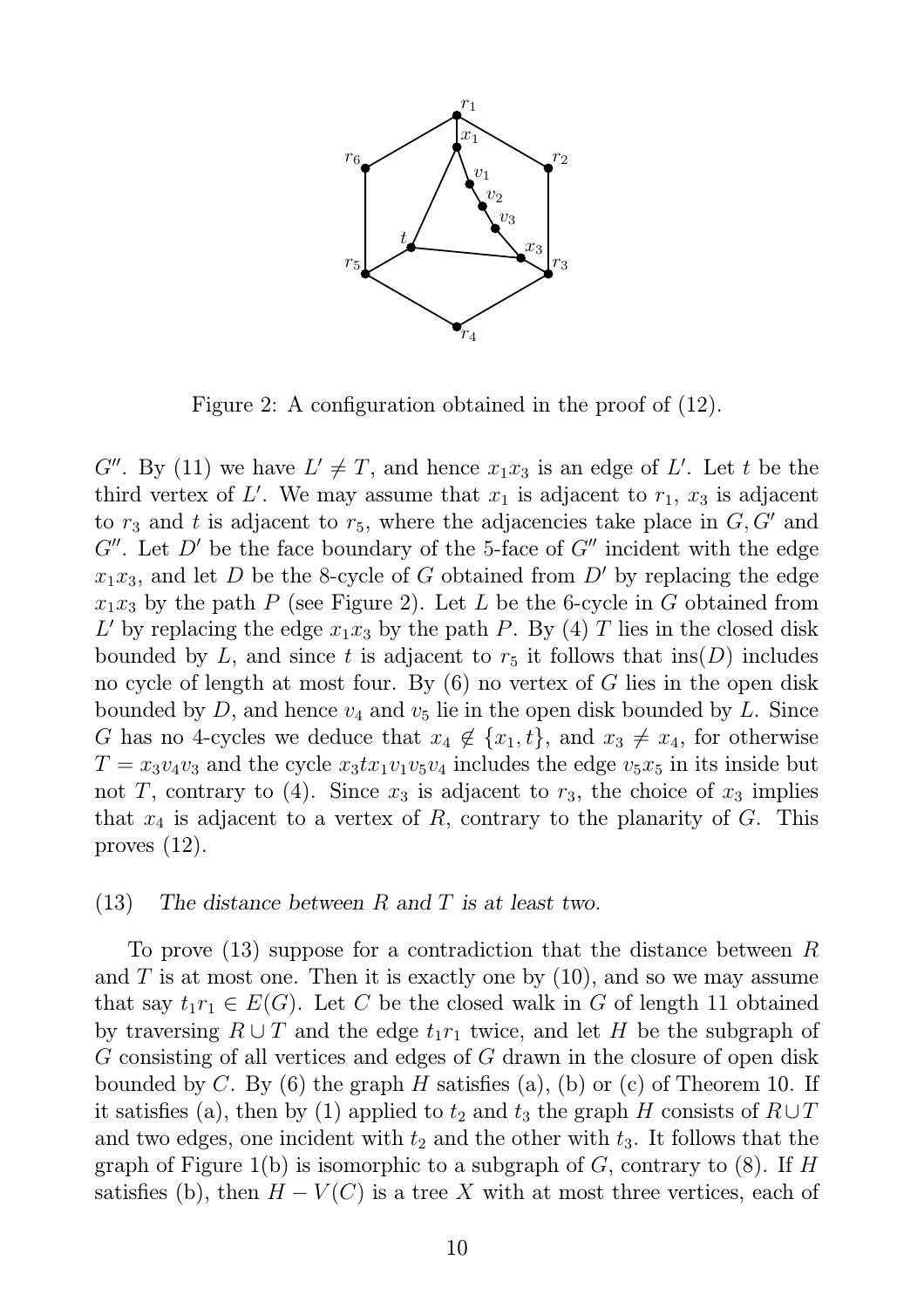degree three. Both  $t_2$  and  $t_3$  have a neighbor in X, and hence  $X \cup \{t_2, t_3\}$ includes the vertex-set of a 5-cycle, contrary to (12). Finally, H cannot satisfy (c), because the cycle referenced in (c) would contradict (12). This proves (13).

#### (14) No two vertices of degree two are adjacent in G.

To prove (14) suppose for a contradiction that G has two adjacent vertices of degree two. By (1) they belong to R, and so we may assume that say  $r_2$ and  $r_3$  have degree two. The edge  $r_2r_3$  is not contained in any 5-cycle, as otherwise R would have a chord or an internal vertex would have two neighbors in R, contrary to  $(8)$  and  $(9)$ . Let G' be the graph obtained from G by contracting the edge  $r_2r_3$ , and let R' be the corresponding outer cycle of  $G'$ . Then  $G'$  has no cycle of length at most 4 distinct from  $T$ . Furthermore, every 3-coloring  $\psi$  of R can be modified to a 3-coloring  $\psi'$  of R' such that  $\psi(r_i) = \psi(r'_i)$ (i) for  $i \in \{1, 4, 5, 6\}$ , and  $\psi$  extends to G if and only if  $\psi'$  extends to a 3-coloring of  $G'$ . It follows that  $G'$  is  $R'$ -critical, contrary to Theorem 11. This proves (14).

(15) For every path  $v_1v_2v_3v_4$  with  $v_2$  and  $v_3$  internal and  $v_1, v_4 \in V(R)$ there exists  $r \in V(R)$  such that  $v_1v_2v_3v_4r$  bounds a 5-face.

To prove (15) consider a path  $P = v_1v_2v_3v_4$  with  $v_2$  and  $v_3$  internal and  $v_1, v_4 \in V(R)$ , and let  $C_1$  and  $C_2$  be the cycles of  $R \cup P$  other than R such that T lies in the closed disk bounded by  $C_1$ . Since T is disjoint from R,  $C_1$ does not bound a face, and hence it has length at least six by  $(4)$ . Thus  $C_2$ has length at most six, and hence bounds a face by (4), and therefore has length at most five by (14). This proves (15).

### (16) All faces of G distinct from R and T have length exactly five.

To prove (16) consider a face  $v_1v_2 \ldots v_k$  of length  $k \geq 6$  in G. By (9) we may assume without loss of generality that  $v_2$  and  $v_3$  are internal. Furthermore, if  $k = 6$ , then not all of  $v_1$ ,  $v_4$ ,  $v_5$  and  $v_6$  may belong to R, by (14), and hence, by symmetry, we may assume that either  $v_4$  or  $v_6$  is internal. Let  $W = \{v_2, v_k\}$  if  $k > 6$  and  $W = \{v_2, v_4, v_6\}$  if  $k = 6$ . Let G' be the graph obtained from  $G$  by identifying the vertices of  $W$  to a new vertex  $w$  and deleting all resulting parallel edges. Thus  $E(G') \subseteq E(G)$ . By (1) and (4) the vertices of W are pairwise non-adjacent; thus the identifications created no loops. Observe that every 3-coloring  $\psi$  of  $G'$  gives rise to a 3-coloring of G (color the vertices of W using  $\psi(w)$ ). It follows that some 3-coloring of R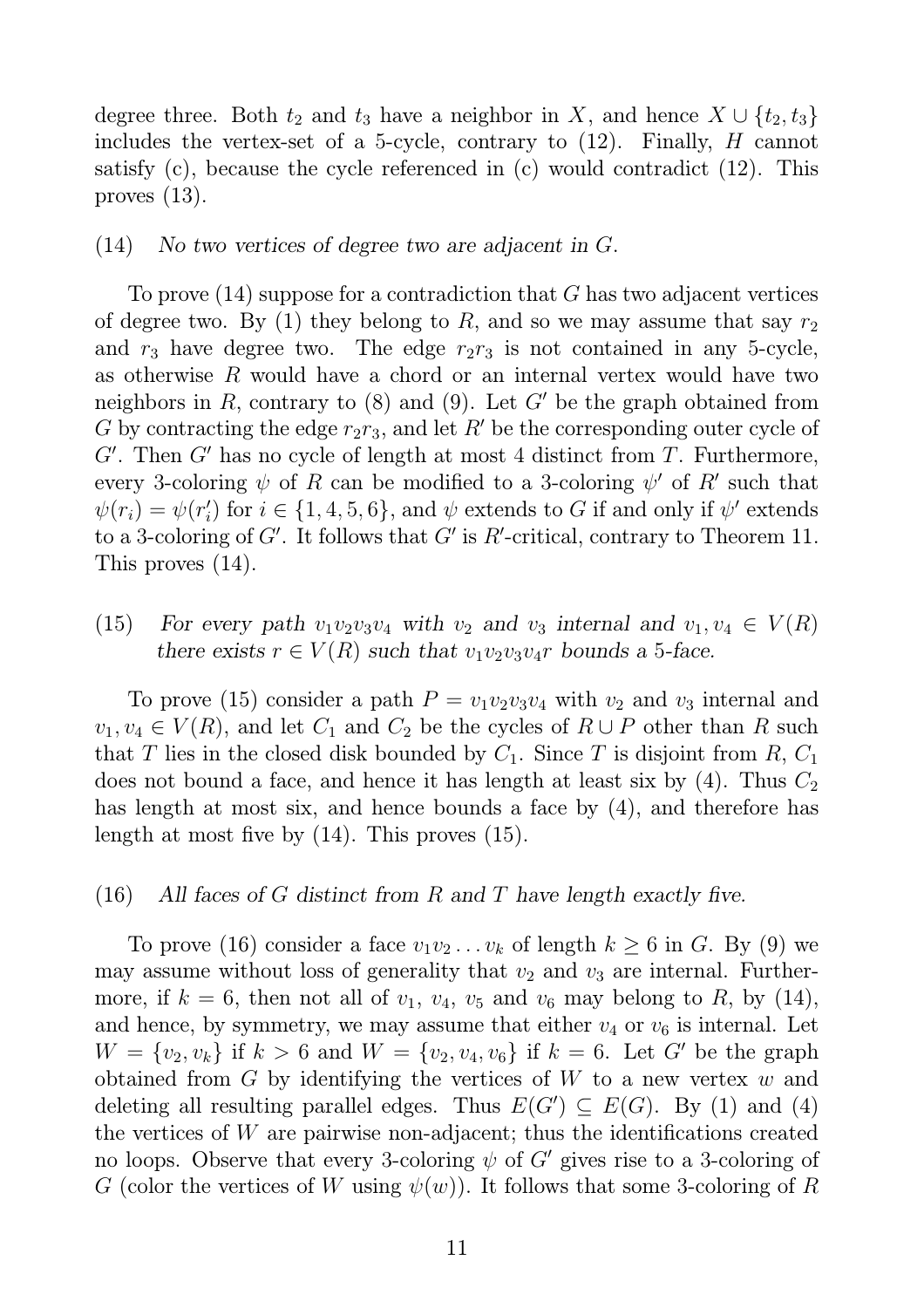does not extend to a 3-coloring of  $G'$ . Let  $G''$  be a minimal subgraph of  $G'$ such that R is a subgraph of  $G''$  and every 3-coloring of R that extends to a 3-coloring of  $G''$  also extends to a 3-coloring of  $G'$ ; then  $G''$  is R-critical.

Next we show that  $G''$  satisfies (\*). As a first step we prove that  $G''$  does not have a triangle other than T. To that end let  $K' \neq T$  be a triangle in G''. Recall that  $E(G'') \subseteq E(G)$ . Two of the edges of K' are incident in G with distinct vertices  $w_1, w_2 \in W$ . Let K be the corresponding 5-cycle in G, obtained from K' by replacing w with the two-edge path between  $w_1$  and  $w_2$  with internal vertex in  $\{v_1, v_3, v_5\}$ . Observe that K does not bound a face in  $G$ , contrary to (4). Therefore,  $G''$  does not have a triangle distinct from T. Consider now a 4-cycle  $L'$  in  $G''$ . The corresponding cycle  $L$  in  $G$ (constructed in the same way as K) has length six. As  $L$  does not bound a face we can apply  $(5)$  to the cycle L. By the first result of this paragraph it follows that  $T$  is contained in the closed disk bounded by  $L'$ , and hence  $G''$ satisfies  $(*)$ .

Since  $G''$  has fewer vertices than  $G, G''$  is one of the graphs drawn in Figure 1. Furthermore, the first result of the previous paragraph implies that  $T$  is the unique triangle of  $G''$ . However, this implies that the distance between T and R in G is at most one, contradicting  $(13)$ . This proves  $(16)$ .

# (17) Every 5-face incident with four internal vertices of degree three is incident with an edge of T.

To prove (17) suppose for a contradiction that G contains a 5-face  $f =$  $v_1v_2v_3v_4v_5$ , where  $v_1, v_3, v_4$  and  $v_5$  are internal vertices of degree three, and that f does not share an edge with T. By  $(12)$  the degree of  $v_2$  is at least four: this follow directly from (12) if  $v_2$  is internal; otherwise  $v_2$  has two neighbors in R and two internal neighbors on f. Let  $x_1, x_3, x_4$  and  $x_5$  be the neighbors of  $v_1, v_3, v_4$  and  $v_5$ , respectively, outside of  $\{v_1, v_2, \ldots, v_5\}$ . If  $v_2 \in V(R)$ , then  $x_3$  is internal since  $v_3$  has only one neighbor in R by (9), and  $x_4$  and  $x_5$  are internal by (15) and (1). Also, not all of  $x_1, x_3, x_4$  and  $x_5$  belong to R, as T does not share an edge with f. Thus we may assume that at least one of  $x_3$  and  $x_4$  and at least one of  $v_2$  and  $x_5$  is internal. As f does not share an edge with T, the vertices  $v_2$ ,  $x_3$ ,  $x_4$  and  $x_5$  are distinct and pairwise non-adjacent by  $(1)$  and  $(4)$ . Let G' be the graph obtained from  $G - \{v_1, v_3, v_4, v_5\}$  by identifying  $v_2$  with  $x_5$  to a new vertex  $w_1$  and  $x_3$  with  $x_4$  to a new vertex  $w_2$ . Note that any coloring  $\psi$  of  $G'$  extends to a coloring of G: Give  $v_2$  and  $x_5$  the color  $c_1 = \psi(w_1)$  and  $x_3$  and  $x_4$  the color  $c_2 = \psi(w_2)$ . If  $c_1 = c_2$ , then color the vertices of  $V(F) \setminus \{v_2\}$  in the order  $v_1, v_5, v_4$  and  $v_3$ . Similarly, if  $c_1 = \psi(x_1)$ , then color the vertices  $v_3$ ,  $v_4$ ,  $v_5$  and  $v_1$  in order. Finally, if  $\psi(x_1) \neq c_1 \neq c_2$ , then color  $v_1$  by  $c_2$ ,  $v_3$  by  $\psi(x_1)$ ,  $v_4$  by  $c_1$  and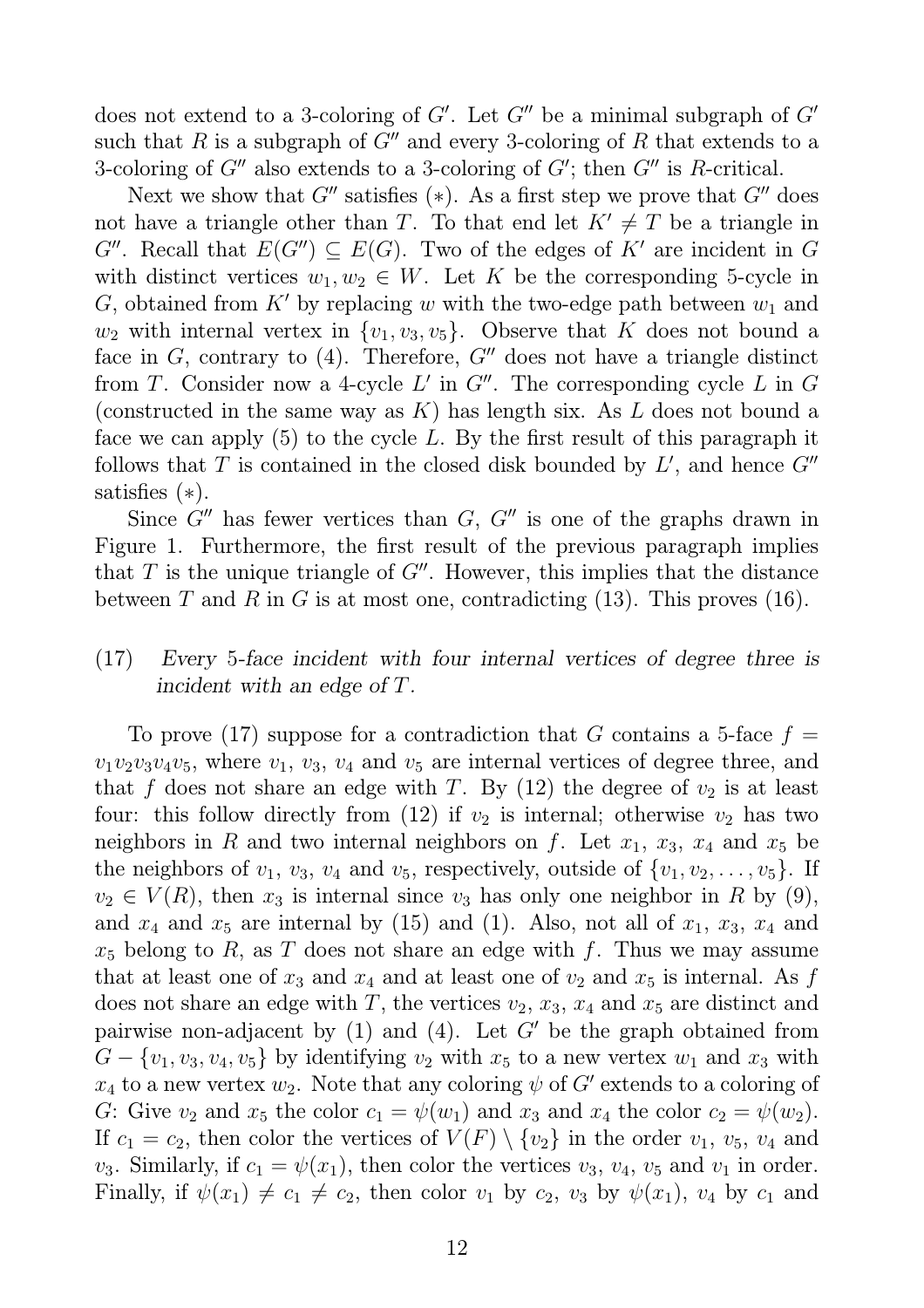

Figure 3: Possible configurations in the proof of (17).

choose a color for  $v_5$  distinct from  $c_1$  and  $c_2$ . It follows that some 3-coloring of R does not extend to a 3-coloring of  $G'$ . Let  $G''$  be a minimal subgraph of  $G'$  such that R is a subgraph of  $G''$  and every 3-coloring of R that extends to a 3-coloring of  $G''$  also extends to a 3-coloring of  $G'$ . Then  $G''$  is R-critical.

Next we show that  $G''$  satisfies (\*). Consider a cycle  $K'$  of  $G''$  of length at most four distinct from T, and let  $K \subseteq G$  be the corresponding cycle obtained by replacing  $w_1$  by  $v_2v_1v_5x_5$  or  $w_2$  by  $x_4v_4v_3x_3$  or both. If we replaced both, then K has length at most 10 and it has two chords  $v_2v_3$  and  $v_4v_5$ . Thus one of them must belong to  $T$ , contradicting the assumption that  $f$  does not share an edge with  $T$ . Therefore, we expanded only one vertex in  $K'$ , and hence  $6 \leq |V(K)| \leq 7$ . By (16), K does not bound a face. By (4) T is a subgraph of ins $(K)$ , and hence  $G''$  satisfies  $(*)$ , as claimed.

Since  $G''$  has fewer vertices than  $G$ , we conclude that  $G''$  is isomorphic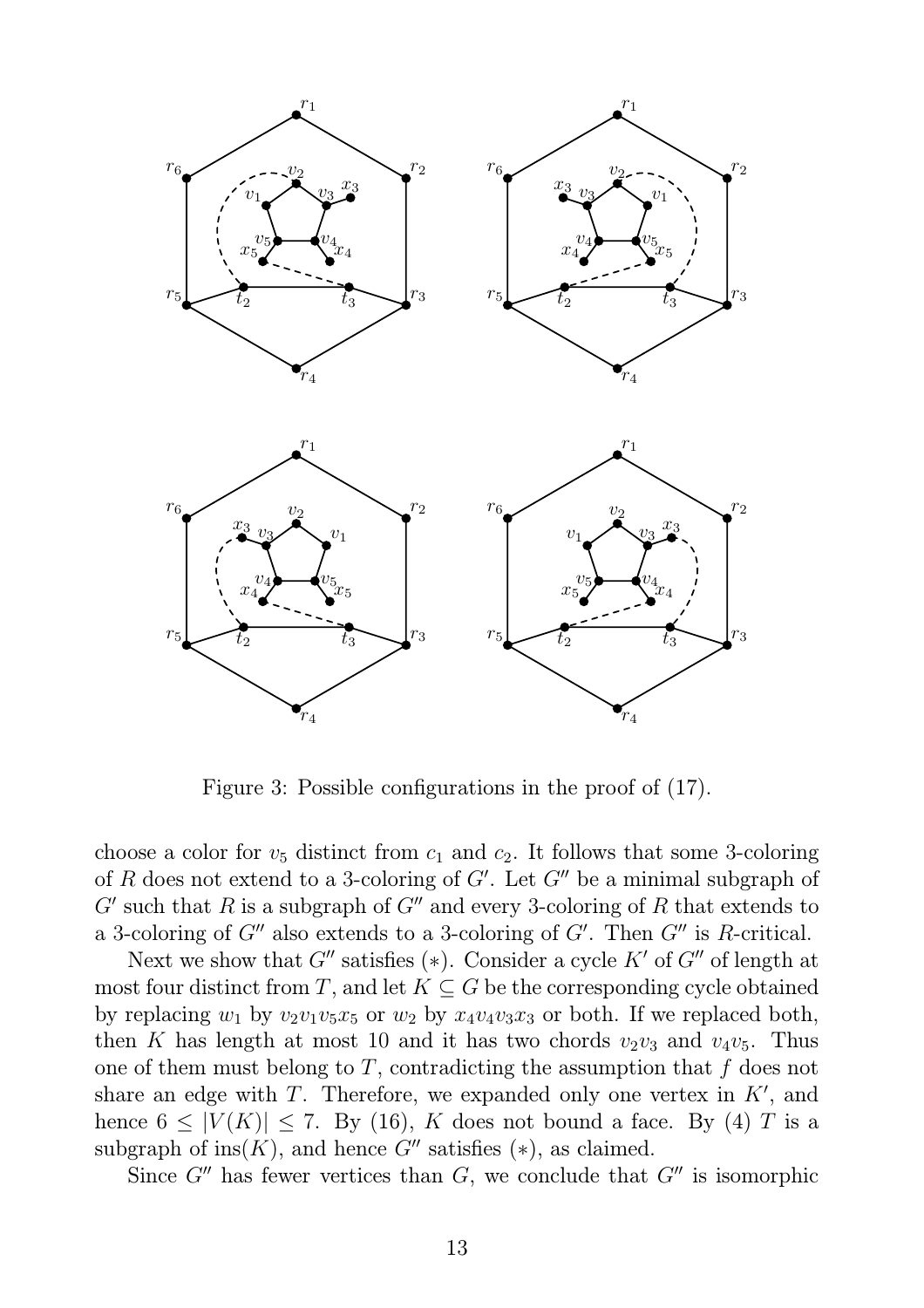to one of the graphs from Figure 1. Let  $K'$  be the unique triangle of  $G''$ . Using (13), we conclude that  $K' \neq T$ . Let K be the corresponding cycle of length six in G. By (16) the cycle K does not bound a face. By (5) ins(K) is isomorphic to one of the graphs drawn in Figure 1. By (13) we conclude that  $G''$  cannot be the graph in Figure 1(a), and hence  $G''$  is isomorphic to the graph in Figure 1(b). We may therefore assume that  $t_1, t_2, t_3$  are adjacent in  $G''$  to  $r_1, r_5, r_3$ , respectively, where  $t_1, t_2, t_3$  are the vertices of K'. From the symmetry we may assume that the edge  $t_1t_3$  of  $K'$  corresponds to the path  $t_1abc_3$  in K. Now either  $\{t_1, a, b, c\}$  or  $\{a, b, c, t_3\}$  is equal to  $\{v_2, v_1, v_5, x_5\}$ or  $\{x_3, v_3, v_4, x_4\}$ , and so from the symmetry we may assume that the ordered quadruple  $(t_1, a, b, c)$  is equal to one of  $(v_2, v_1, v_5, x_5), (x_5, v_5, v_1, v_2),$  $(x_3, v_3, v_4, x_4)$ , and  $(x_4, v_4, v_3, x_3)$  (see Figure 3).

We claim that  $t_1, r_1$  and  $t_3, r_3$  are adjacent in G. Indeed, they are adjacent in G'', and so it remains to rule out the case that the edge  $t_1r_1$  or  $t_3r_3$  was created during the identifications that produced  $G''$  from  $G$ . This is done by examining the four cases listed above. Let first  $(t_1, a, b, c) = (v_2, v_1, v_5, x_5)$ . Since ins(K) is isomorphic to one of the graphs in Figure 1 and T shares no edge with f, we deduce that the vertices  $v_3, v_4$  do not belong to ins(K). Let  $i \in \{1,3\}$ , and assume for a contradiction that  $r_i$  is not adjacent to  $t_i$  in  $G$ . But they are adjacent in  $G''$ , and so either one of  $x_3, x_4$  is equal to  $t_i$  and the other is adjacent to  $r_i$ , or one of  $x_3, x_4$  is equal to  $r_i$  and the other is adjacent to  $t_i$ . Since G is planar, it follows that if  $i = 1$ , then  $x_3$  is adjacent or equal to  $t_i$ , and if  $i = 3$ , then the vertex  $x_4$  is adjacent or equal to  $t_i$ . Thus in the former case the set  $\{v_2, v_3, x_3\}$  induces a triangle distinct from T (because T is a subgraph of ins $(K)$ ). In the latter case we deduce that  $x_4$  is adjacent to  $t_3$ , for otherwise the set  $\{t_3, x_4, v_4, v_5, x_5\}$  induces a cycle of length at most four, again a contradiction. Since  $x_4$  is adjacent to  $t_3$ , we have  $x_3 = r_3$ . From (6) applied to the cycle  $t_3t_2r_5r_4r_3v_3v_4v_5x_5$  we deduce that  $t_3x_5v_5v_4x_4$ is a cycle of internal degree three vertices, contrary to (12). This completes the first of the four cases. The second case is handled similarly. In the last two cases we deduce, using the same argument as above, that  $v_1, v_2, v_5$  do not belong to ins(K). Thus ins(K) has two adjacent vertices  $v_3$  and  $v_4$  of degree two, and hence is isomorphic to the graph in Figure  $1(a)$ . It follows that  $t_2 \in V(T)$ , contrary to (13). We have thus shown that  $t_1, r_1$  and  $t_3, r_3$ are adjacent in G.

Let D' denote the cycle  $r_1t_1abct_3r_3r_2$  of length eight. Let us recall that T is a subgraph of  $\text{ins}(K)$ . By (6) it follows that  $\text{ins}(D')\backslash E(D')$  includes at most one edge. However,  $f$  does not share an edge with  $T$ , thus (5) applied to K implies that  $v_1, v_2, \ldots, v_5$  all belong to ins $(D')$ , a contradiction. This proves (17).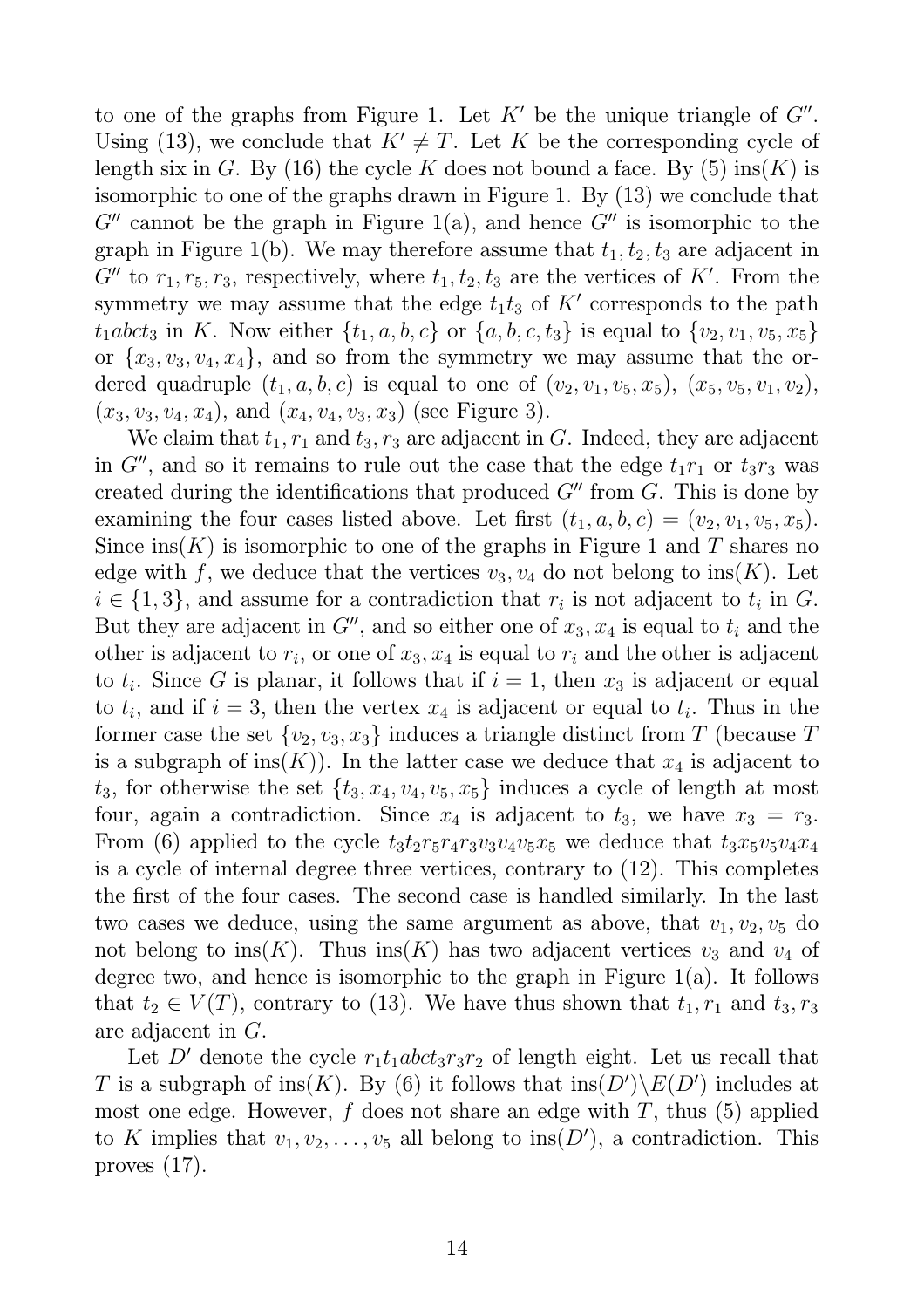(18) The cycle R has no subpath  $z_1z_2z_3$  with  $\deg(z_2) = 3$  and  $\deg(z_1) =$  $deg(z_3) = 2.$ 

To prove (18) suppose for a contradiction that say  $r_2$  and  $r_4$  have degree two and  $r_3$  has degree three. By (14) the vertices  $r_1$  and  $r_5$  have degree at least three. By  $(16)$  the face incident with  $r_2$  distinct from the outer face is bounded by a 5-cycle, say  $r_1r_2r_3yx$ . Similarly, there is a face bounded by a 5-cycle  $r_3r_4r_5zy$ , where  $x \neq z$  by (1). Let K be the 6-cycle  $r_1xyzr_5r_6$ . By (1) and (5) the graph  $ins(K)$  is isomorphic to one of the graphs in Figure 1, contrary to (13). This proves (18).

# $(19)$  If R has at least two vertices of degree two, then it has at least one vertex of degree at least four.

To prove  $(19)$  suppose for a contradiction that R has at least two vertices of degree two and the remaining vertices of degree at most three. By (14) and  $(18)$  G has exactly two vertices of degree two, and the distance in R between them is three. We may therefore assume that  $r_1$  and  $r_4$  have degree two, and  $r_2, r_3, r_5, r_6$  have degree three. By (16), G has a 6-cycle  $C = x_1x_2x_3x_4x_5x_6$ such that  $x_1r_2, x_3r_3, x_4r_5, x_6r_6 \in E(G)$ . By (5) the graph ins(C) is isomorphic to one of the graphs in Figure 1. It follows that either  $x_2$  or  $x_5$  has degree two, contrary to (1). This proves (19).

We are now ready to complete the proof of Theorem 7 using the so-called discharging argument. Let us assign charges to the vertices and faces of G in the following way: Each face f of length  $|f|$  not bounded by R or T gets a charge of  $1 = |f| - 4$ , the face bounded by T gets charge  $2 = (|V(T)| - 4) + 3$ , and the face bounded by R gets charge  $0 = (|V(R)| - 4) - 2$ . A vertex  $v \in V(R)$  of degree two gets charge  $-1/3 = (\deg(v) - 4) + 5/3$ , a vertex  $v \in V(R)$  of degree three gets charge  $0 = (\deg(v) - 4) + 1$ , and all other vertices v get charge  $deg(v) - 4$ .

### (20) The total sum of the charges is at most  $-1/3$ .

To prove (20) we deduce from Euler's formula the sum of the charges is at  $\text{most } \sum_{f \in F(G)} (|f| - 4) + \sum_{v \in V(G)} (\text{deg}(v) - 4) + n_3 + 5n_2/3 + 1 = n_3 + 5n_2/3 - 7,$ where  $n_2$  is the number of vertices of degree two and  $n_3$  is the number of vertices of R of degree three in G. By (14)  $n_2 \leq 3$ . By (18), if  $n_2 = 3$  then  $n_3 = 0$ . By (19), if  $n_2 = 2$ , then  $n_3 \leq 3$ . It follows that  $n_3 + 5n_2/3 \leq 20/3$ , and hence the sum of the charges is at most  $-1/3$ , as desired. This proves (20).

Let us now redistribute the charge according to the following rules: every face distinct from R sends  $1/3$  to each incident vertex of degree two and each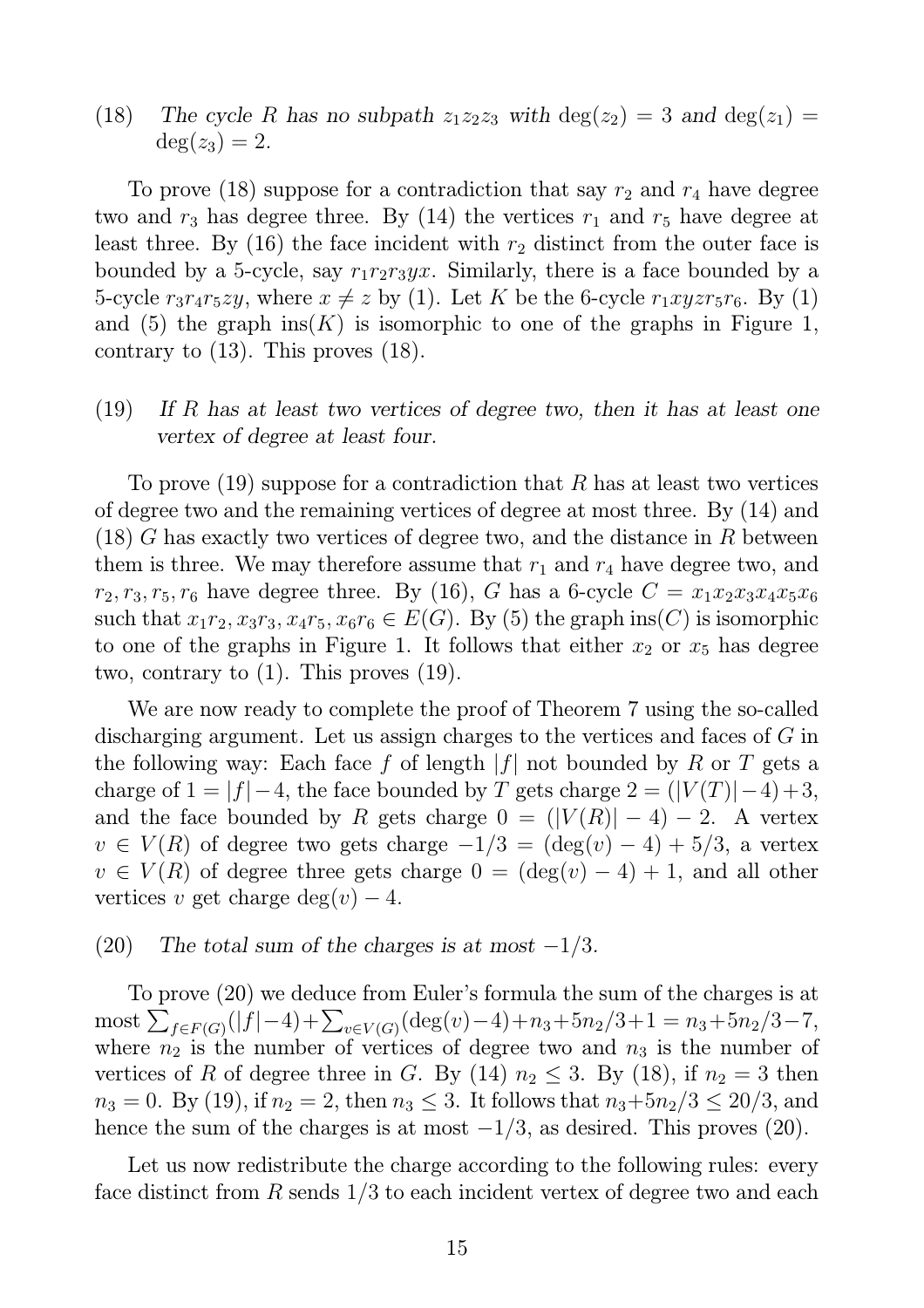incident internal vertex of degree three. The face  $T$  sends  $1/3$  to each face that shares an edge with it. The final charge of each vertex and of the faces R and T is clearly non-negative. Since the sum of the final charges is equal to the sum of the initial charges, it follows from  $(20)$  that G has a face f of strictly negative final charge. The face f has length five; let  $v_1, v_2, v_3, v_4, v_5$ be the incident vertices in order.

If say  $v_2$  were a vertex of degree two, then by (14),  $v_1$  and  $v_3$  would be vertices of R of degree at least three, and hence  $f$  would send no charge to them, contrary to the fact that the final charge of f is strictly negative. It follows that all vertices of f have degree at least three, and since the final charge of f is negative, f sends charge to at least four of them. Therefore, at least four of the vertices incident with  $f$  are internal and have degree three. The fifth vertex has degree at least four by (12): this is clear if it is internal, and otherwise it has two neighbors on R and two neighbors on f. By  $(17)$  f shares an edge with T. However,  $f$  sends  $1/3$  to each of its incident vertices of degree three and nothing to the fifth vertex, and receives  $1/3$  from T; hence the final charge of  $f$  is non-negative, a contradiction. П

We are now ready to prove Theorem 7.

**Proof of Theorem 7.** Let  $G, T$  and  $\phi$  be as in Theorem 7. We may assume that R bounds the outer face. Let  $G'$  be a minimal subgraph of G such that R is a subgraph of G and  $\phi$  does not extend to a 3-coloring of G'. It follows that  $G'$  is R-critical. If T is not a subgraph of  $G'$ , then we let  $f_0$  be any face of  $G'$ ; otherwise we let  $f_0$  denote any face of  $G'$  that is contained in the closed disk bounded by T. Then  $G'$  satisfies hypothesis  $(*)$  of Theorem 12. By Theorem 12 the graph  $G'$  is isomorphic to one of the graphs depicted in Figure 1. If neither of the two outcomes of Theorem 7 holds, then  $\phi$  extends to a 3-coloring of  $G'$ , a contradiction.  $\Box$ 

# References

- [1] V. A. Aksionov, On continuation of 3-colouring of planar graphs (in Russian), Diskret. Anal. Novosibirsk 26 (1974), 3–19.
- [2] M. Albertson and J. Hutchinson, The three excluded cases of Dirac's map-color theorem, Second International Conference on Combinatorial Mathematics (New York, 1978), pp. 7–17, Ann. New York Acad. Sci. 319, New York Acad. Sci., New York, 1979.
- [3] K. Appel and W. Haken, Every planar map is four colorable, Part I: discharging, Illinois J. of Math. 21 (1977), 429–490.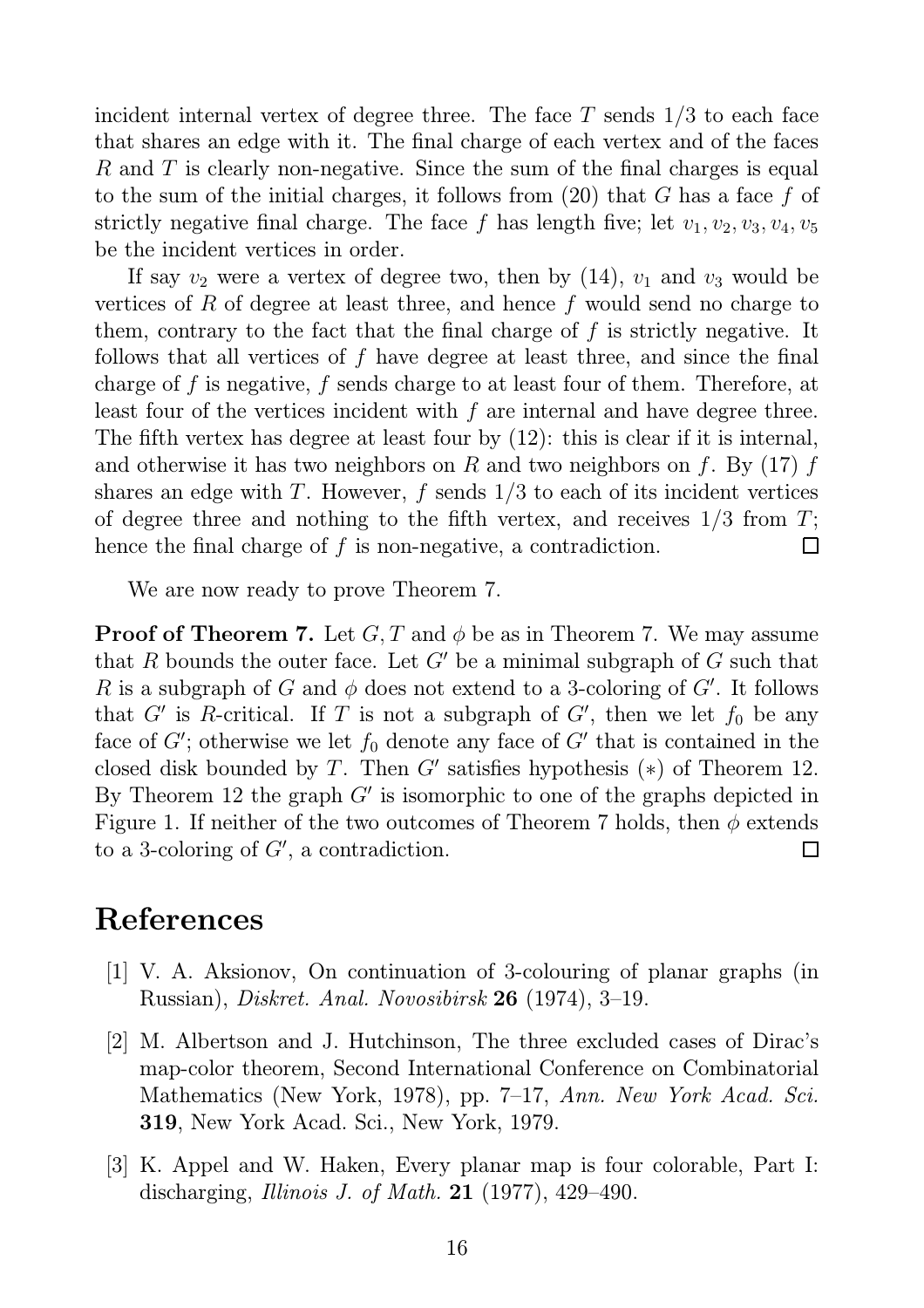- [4] K. Appel, W. Haken and J. Koch, Every planar map is four colorable, Part II: reducibility, *Illinois J. of Math.* **21** (1977), 491–567.
- [5] K. Appel and W. Haken, The four color proof suffices, The Mathematical Intelligencer 8 (1986), 10–20.
- [6] K. Appel and W. Haken, Every planar map is four colorable, Contemp. Math. 98 (1989).
- [7] J. A. Bondy and U. S. R. Murty, Graph Theory with Applications, North-Holland, New York, Amsterdam, Oxford, 1976.
- [8] O. V. Borodin, A. N. Glebov, M. Montassier, A. Raspaud, Planar graphs without 5- and 7-cycles and without adjacent triangles are 3-colorable, J. Combin. Theory Ser. B 99 (2009), 668–673.
- [9] N. Chenette, L. Postle, N. Streib, R. Thomas and C. Yerger, Fivecoloring graphs in the Klein bottle, submitted.
- [10] G. A. Dirac, Map color theorems, *Canad. J. Math.* 4 (1952), 480–490.
- [11] Z. Dvořák, K. Kawarabayashi and R. Thomas, Three-coloring trianglefree planar graphs in linear time, Trans. on Algorithms, to appear.
- [12] Z. Dvořák, D. Král' and R. Thomas, Three-coloring triangle-free graphs on surfaces III. 4-critical graphs, in preparation.
- [13] Z. Dvořák, D. Král' and R. Thomas, Coloring planar graphs with triangles far apart, http://arxiv.org/abs/0911.0885.
- [14] S. Fisk, The nonexistence of colorings, J. Combin. Theory Ser. B 24 (1978), 247–248.
- [15] M. R. Garey and D. S. Johnson, Computers and intractability. A guide to the theory of NP-completeness, W. H. Freeman, San Francisco, 1979.
- [16] J. Gimbel and C. Thomassen, Coloring graphs with fixed genus and girth, Trans. Amer. Math. Soc. 349 (1997), 4555–4564.
- [17] H. Grötzsch, Ein Dreifarbensatz für dreikreisfreie Netze auf der Kugel, Wiss. Z. Martin-Luther-Univ. Halle-Wittenberg Math.-Natur. Reihe 8 (1959), 109–120.
- [18] B. Grünbaum, Grüzsch's theorem on 3-colorings, *Michigan Math. J.* 10 (1963), 303–310.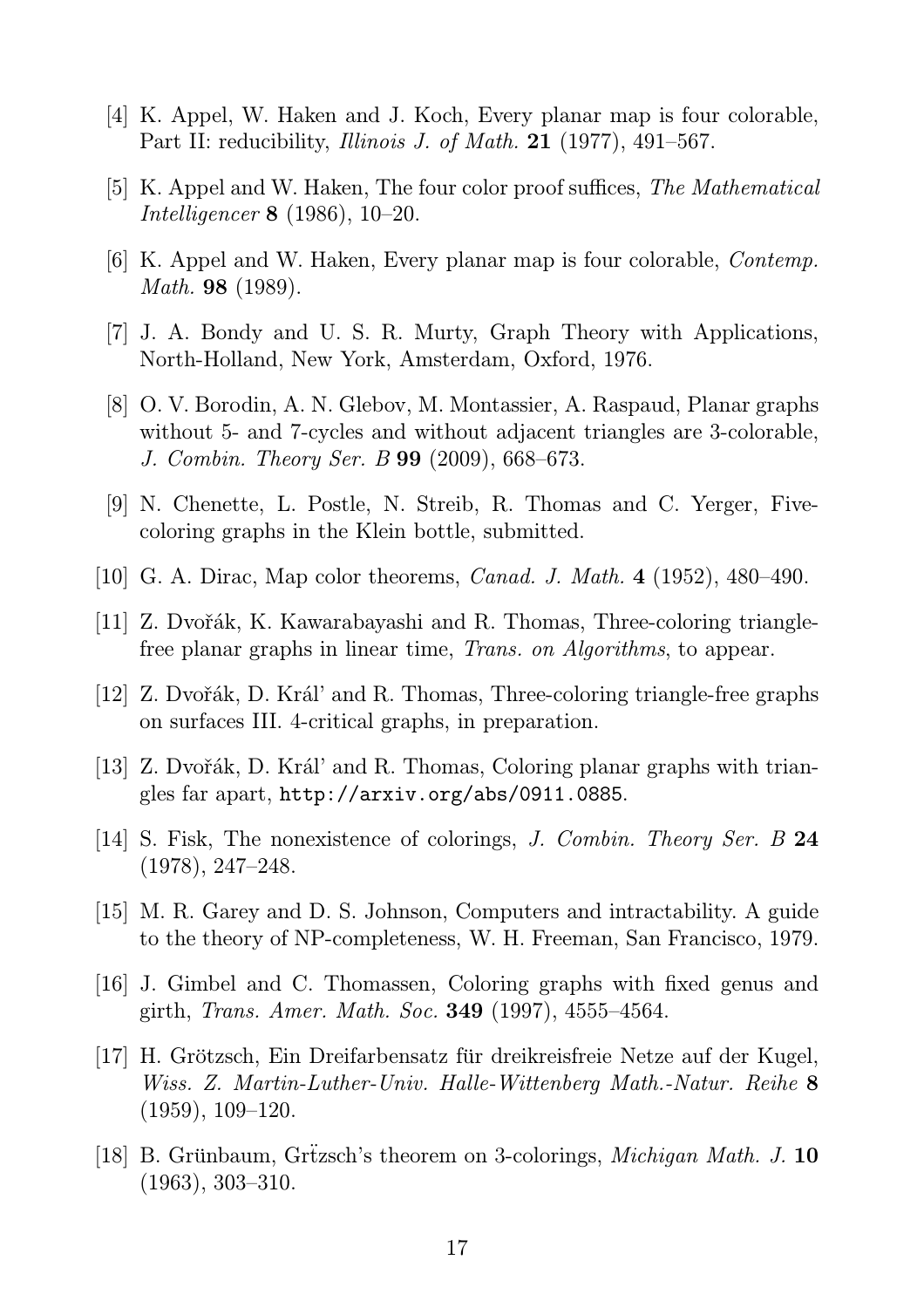- [19] I. Havel, On a conjecture of Grünbaum, J. Combin. Theory Ser. B 7 (1969), 184–186.
- [20] P. J. Heawood, Map-color theorem, Quart. J. Pure Appl. Math. 24 (1890), 332–338.
- [21] K. Kawarabayashi, D. Kral, J. Kynčl, and B. Lidický, 6-critical graphs on the Klein bottle, SIAM J. Discrete Math. 23 (2008/09), 372–383.
- [22] G. Ringel, Map Color Theorem, Springer-Verlag, Berlin, 1974.
- [23] N. Robertson, D. P. Sanders, P. D. Seymour and R. Thomas, The fourcolour theorem, J. Combin. Theory Ser. B  $70$  (1997), 2-44.
- [24] R. Thomas and B. Walls, Three-coloring Klein bottle graphs of girth five, *J. Combin. Theory Ser. B* **92** (2004), 115–135.
- [25] C. Thomassen, Five-coloring graphs on the torus, J. Combin. Theory *Ser. B* 62 (1994), 11-33.
- [26] C. Thomassen, Grötzsch's 3-Color Theorem and Its Counterparts for the Torus and the Projective Plane, J. Comb. Theory, Ser. B 62 (1994), 268–279.
- [27] C. Thomassen, 3-list coloring planar graphs of girth 5, J. Combin. Theory Ser. B 64 (1995), 101–107.
- [28] C. Thomassen, Color-critical graphs on a fixed surface, J. Combin. Theory Ser. B 70 (1997), 67–100.
- [29] C. Thomassen, A short list color proof of Grotzsch's theorem, J. Combin. Theory Ser. B 88 (2003), 189–192.
- [30] C. Thomassen, The chromatic number of a graph of girth 5 on a fixed surface, J. Combin. Theory Ser. B 87 (2003), 38–71.
- [31] R. Steinberg, The state of the three color problem. Quo Vadis, Graph Theory?, Ann. Discrete Math. 55 (1993), 211–248.
- [32] B. Walls, Coloring girth restricted graphs on surfaces, Ph.D. dissertation, Georgia Institute of Technology, 1999.
- [33] B. Xu, On 3-colorable plane graphs without 5- and 7-cycles, *J. Combin.* Theory Ser. B 96 (2006), 958–963.